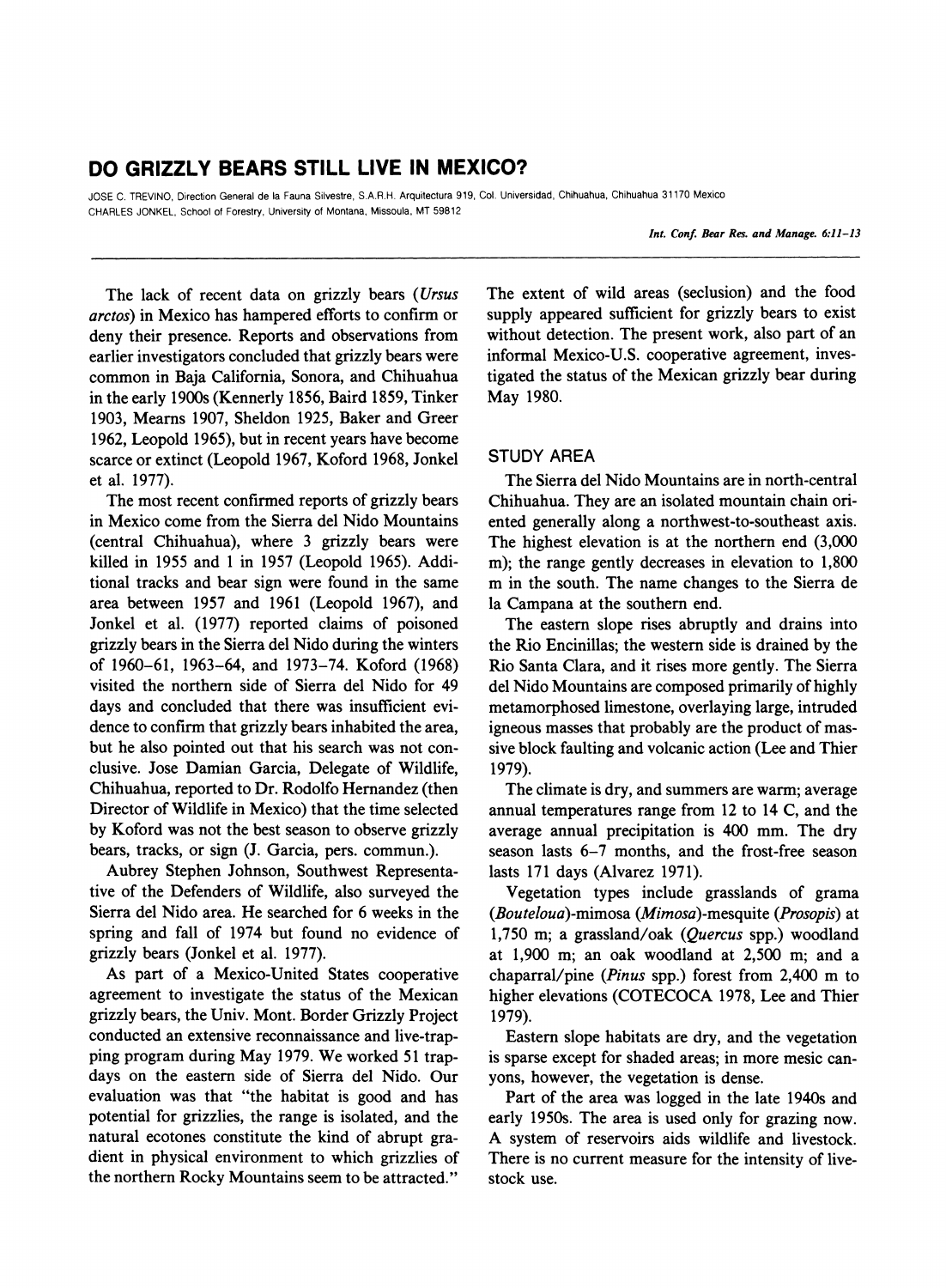#### **METHODS**

**During May 1979, the Border Grizzly Project team surveyed the eastern side of Sierra del Nido and portions of the central plateaus. The area selected for the present research was the western side, which is more remote from human activities than is the eastern slope.** 

**We hired 2 guides, Sabino Martinez Camarillo and the Indian "Crucito," both of whom live alone in the northern part of Sierra del Nido and have extensive experience with grizzly bears. We surveyed the areas of Ojo del Alamo, Canon de los Prietos, and Arroyo Hondo on horseback and on foot.** 

**We set 3 Aldrich foot snares in wooden cubbies for 8 days using burro meat as bait. The snares were approximately 3 km apart. Trap sites were on old trails and near springs; we checked the traps daily and searched the adjacent canyons and mesas each day with the aid of binoculars.** 

## **RESULTS**

**Only 1 snare was disturbed by a small bear. Its tracks were partially visible, but the poor soil features did not give us a good chance to identify them. A few white hairs were found on the sides of the cubby. The other 2 traps were untouched, even by small scavengers.** 

**We observed several tracks along the trails, the biggest measured as follows: hind paw tracks, 24.1 by 12.7 cm; front paw tracks, 15.3 by 14 cm. We found claw marks 1.9-5.6 cm in front of the toes. The claw indentations were blunt and resembled those of grizzly bears, rather than sharp black bear (U. americanus) claws. The track measurements were longer than those reported by Leopold (1958). We often observed rocks removed from the trails by bears during their seach for food; the estimated weight of large rocks was more than 50 kg.** 

**We found a mud bath along a water course. Nearby, a ponderosa pine (P. ponderosa) had mud and bear hair on it 204 cm above the ground. We also found teeth marks 170 cm above the ground on small pine trees.** 

**We collected hair in beds and from scratching poles and trees. The length of the longest was 8.9 cm; the color varied from brown to pure white. Analysis of the hairs have shown them to be from black bears.** 

**We observed a large bear for about 25 min with the aid of binoculars at an estimated distance of 300 m. We estimated its weight to be 200 kg and its**  **shoulder height to be 100-110 cm. It was goldenbrown in color with iridescent tones. The ears were rounded and short, and the front claws positively reflected light. The research team and guides judged it to be a grizzly bear. We did not find tracks once the bear moved because of loose gravel.** 

**Forty-five minutes later, we saw a 2nd bear at about the same distance. The color of this bear was cinnamon, and it had typical black bear features. We estimated its weight to be 100 kg.** 

#### **DISCUSSION**

**The evidence we found (tracks, claw marks), the bear we observed, and our review of historical data suggest that grizzly bears may still be present in Mexico. Jonkel (1980) in his final conclusions and recommendations, based on available data and a broad understanding of grizzly bear biology, concluded that "evidence is strong that grizzlies may persist in Mexico." We concur that grizzly bears may still exist in Mexico. We base our conclusions on the following key points:** 

**1. Brown bear populations elsewhere demonstrate a special ability to remain viable even though isolated and at low population levels (Elgmork 1978). 2. The longevity of grizzly bears (20-25 years in the wild) and the relatively recent records of grizzly bears in Mexico means that a few survivors could still exist, even if a viable population is not present. 3. Because of their remarkable ability to use cover, grizzly bears could survive without being detected. 4. Several likely areas for grizzly bears in Mexico have not been studied.** 

**5. Grizzly bear habitat is adequate and abundant in Mexico.** 

**Jonkel (1980) cited the remoteness and isolation of the area, the good quality and abundance of available habitat, and the intelligence and wariness of grizzly bears as further evidence that grizzly bears may still exist in this region. Although no recent, confirmed records exist for vast areas of potential habitat, no studies have focused on these areas and disproved the existance of grizzly bears within them.** 

**Our recommendations based on this work and the available literature include the following:** 

**1. More field work to determine whether grizzly bears exist in Mexico.** 

**2. Continued habitat identification and quantification.**